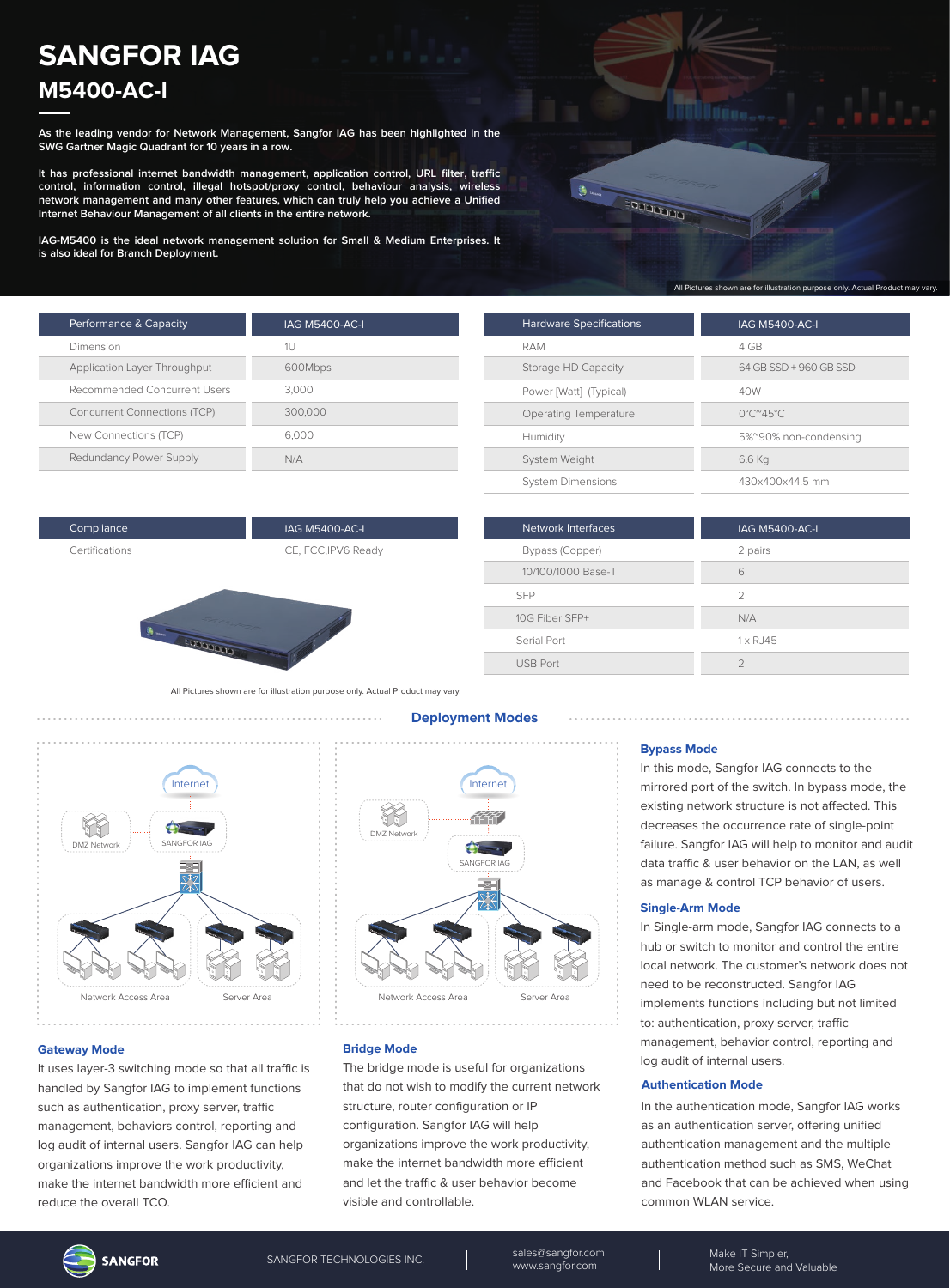#### 1 **Unified Management of all Clients in the Entire Network**

Sangfor IAG can effectively control both Wired and Wireless networks, achieving Unified Management of all clients in the entire network. Rich and flexible authentication methods, such as username/password, IP/MAC binding, etc., as well as value-added marketing authentication methods (QR code, SMS, WeChat, Facebook, Alipay, etc.) are available in Sangfor IAG. It can also control permissions based on user, application, location and client types.

#### **(2) Intelligent Control with Visibility of User Behavior & Traffic**

Sangfor IAG is able to manage and control network applications & web browsing more conveniently and accurately. It has one of the largest application signature database and URL database, which are updated every 2 weeks. Its bulk management mode for large enterprises greatly improves the productivity and efficiency.

Thanks to three unique major traffic management technologies (Dynamic Traffic Control, Intelligent Flow Control, Quota Control) of Sangfor IAG, the bandwidth utilization can be improved by more than 30%.

#### 3 **Simple & Intuitive Reporting for Simpler Network Management**

SANGFOR IAG is built-in with an Advanced Report Center, which supports various customized reports based on traffic statistics, queries, ranking, times and behavior of user & user groups, helping enterprises analyze the root causes of all network issues. IT managers are provided with all the detailed information they need to know about their network, including Internet access activities, bandwidth consumption and viewed contents.

Reports are self-generated and automatically & regularly sent to an appointed e-mail address to effectively assist in the network design, secure it and optimize the usage of the bandwidth.

### 4 **Business Intelligence**

The Sangfor Business Intelligence platform is based on Hadoop and adapted to Mapreduce data process technology & NoSQL database to perform TB data query' s in seconds and makes data processing more efficient and intelligent. Traffic identification distinguishes between user and machine traffic while the Graph Computing and Machine Learning performs modeling analysis of all traffic. Scenario based applications brings you the best ever operation experience.



All Pictures shown are for illustration purpose only. Actual Product may vary.



#### **User Authentication and Management**

Mapping and identifying users | IP/MAC binding, hostname, USB Key, SMS, QR-Code, Portal, WeChat, Facebook, etc. | User accounts importing and synchronizing from LDAP, CAM3, etc. | SSO integration: AD/POP3/Proxy/Radius, 3rd party authentication device and DB Server.



#### **Access Control | SSL Decryption**

Application control | URL filtering | Search Engine Control, Enhanced Email/IM control | File filtering | SSL traffic control | Illegal Wi-Fi & proxy tools control.



#### **Bandwidth Management**

BM according to specific object/policy | International & Domestic BM | Bandwidth Guarantee & Limitation | Multi-level SON Channel | Dynamic BM | Virtual line | Multiplexing and intelligent routing.



#### **Report Center**

Report based on application traffic, user behavior, etc. | Graphical reports by counts, ranking, comparison, trends analysis with statistics, pie, bar, line chart, etc. | Real time report | Content log for IM chat records, emails, forum posts, etc. | Customized CIO report | Built-in internal and optional external report center | Export to CSV or PDF format.



#### **Management & Deployment**

Centralized management support | Proxy functions: HTTP/HTTPS Sockets 4/5, ICAP | HA support (A/A,A/P), Hardware bypass | Deployment mode: Route, Bridge, Double Bridge, Bypass, Single-arm | Built-in Firewall | IPsec VPN.



#### **Endpoint Security Compliance**

Ingress Client Based (Agent) | Ingress Client rule based on Login domain, operating system, process, file, registry, task, patch, access check, access control, external device control, windows account, anti-defacement and anti-virus software related to update and database version | Traffic Based (Agentless) | Traffic Based rule based on Check personal software and enterprise software for anti-virus destination server IP heartbeat

## 07

#### **Asset Management**

Ingress Client Based (Agent) | Ingress Client rule based on Login domain, operating system, process, file, registry, task, patch, access check, access control, external device control, windows account, anti-defacement and anti-virus software related to update and database version | Traffic Based (Agentless) | Traffic Based rule based on Check personal software and enterprise software for anti-virus destination server IP heartbeat

**SANGFOR** 

SANGFOR TECHNOLOGIES INC. Sales@sangfor.com www.sangfor.com